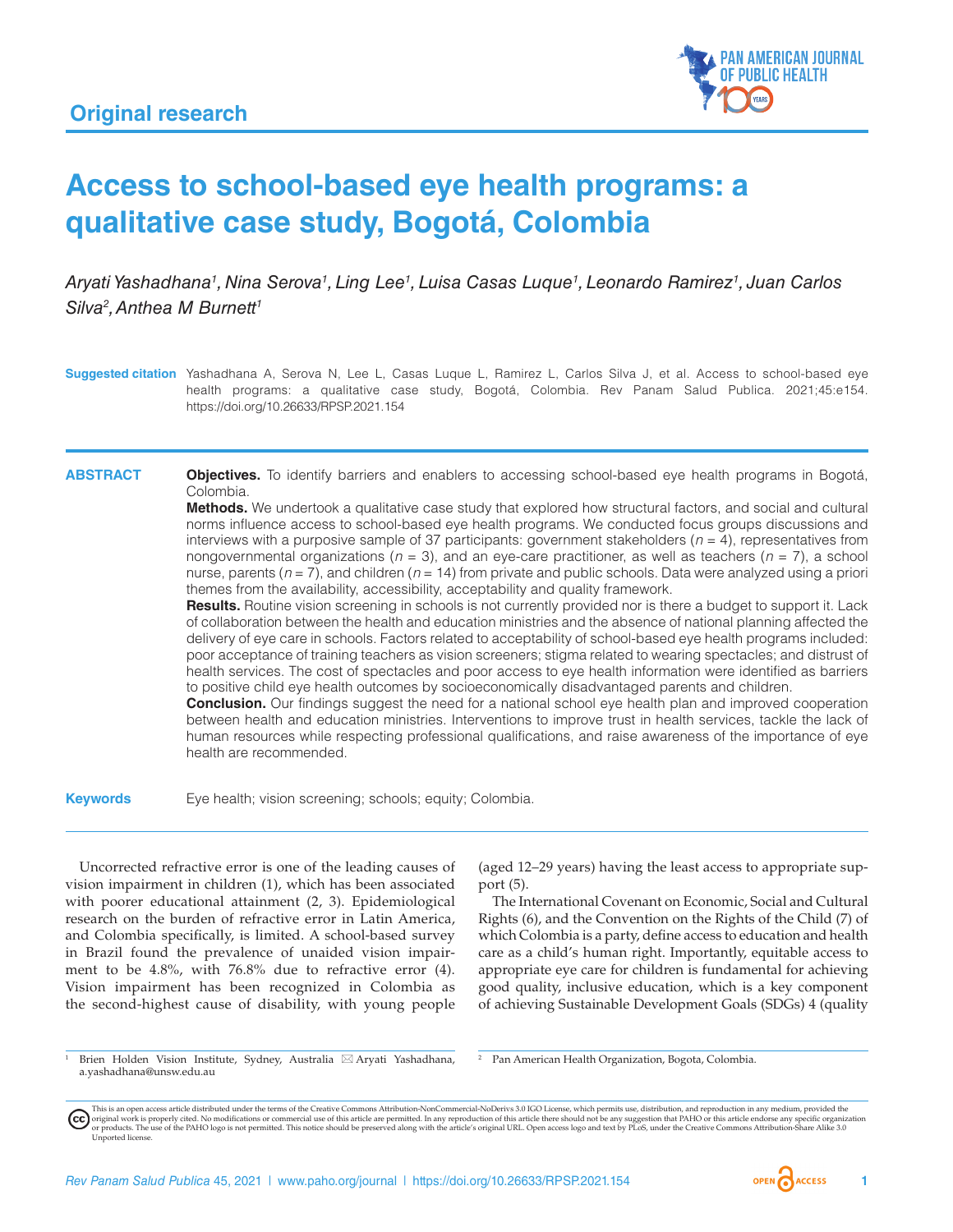education) and 10 (reduced inequalities) (8). The 2021 Lancet Global Commission on Global Eye Health (9) highlighted eye health as essential to achieving the SDGs, and to do so, vision needs to be reframed as a development issue. Furthermore, the Pan American Health Organization's 2020 strategic plan specified the need to: reduce blindness and visual impairment in children (section 16d); increase available, accessible, attainable, and quality eye health services (section 16b); and ensure access to vision correction to enable their right to education (10). School-based eye care has the potential to provide high-quality and cost-effective services that enable early detection of eye diseases, vision impairment and blindness (11), thus preventing associated learning difficulties (12). School attendance in Colombia has been increasing (13), presenting a unique opportunity to detect vision impairment in children. However, peer-reviewed research on how eye-care services might be appropriately placed in Colombian schools is limited (11).

Colombia is classified as a middle-income country, and has a population of over 50 million people (14). Income inequality has led to a rise in urban slums and informal settlements, where residents experience barriers to health, education, and housing (15). Almost one sixth of the population lives in the capital city of Bogotá, which is classified into six social classes (strata), defined by socioeconomic variables (stratum one comprises people on the lowest incomes) (16). Strata classification determines the amount of government subsidy residents receive for health care (16), including optometry and ophthalmology consultations (17). Lower strata (one to two) have access to fully subsidized health care, while higher strata (three to six) are subject to co-payments. The Colombian Ministry of Health is responsible for overseeing child eye health, and its 10-year national plan aims to increase the management of vision impairment in early childhood, promote visual health nationally, identify refractive error in children between 2 and 8 years old, and treat all children identified (5). To reach this goal, the "I see well, I learn well" program, to be implemented by the local health programs, was launched in 2016 (17).

The purpose of this study was to explore school-based eye health programs in Colombian schools and identify key factors that inhibit or facilitate children's access to school-based eye health programs. To explore the different dimensions of accessibility, we used the availability, accessibility, acceptability, quality (AAAQ) framework, which applies a rights-based approach to health system coverage, accessibility, and social determinants (18).

### **METHODS**

This study was conducted between 2017 and 2018, and aimed to identify barriers and enablers to accessing and benefitting from school-based eye health programs in Bogotá, Colombia. We used a qualitative case study methodology (19) to explore how structural factors, as well as social and cultural norms, may influence access to school-based eye health programs. Our study did not aim to be representative, but rather to reflect the range of community characteristics within the identified research context.

#### **Participants**

We used purposive stratified sampling methods (20) to recruit three groups of participants: community members (children and

parents); school staff (teachers and principals); and key informants (representatives from government or nongovernmental organizations, and eye-care practitioners). We considered purposive sampling appropriate, as participants were recruited through existing relationships with in-country personnel. Two private schools (strata four and five) and one public school (strata two and three) participated in the study. To capture a range of perspectives and experiences, we asked school administrative staff to recruit children (aged  $5-15$  years) with spectacles ( $n = 4$ ) and without  $(n = 10)$ , and their parents, to the study.

Focus groups explored experiences and perspectives of schoolbased eye assessments, and, where relevant, children's experience of wearing spectacles. We also conducted in-depth interviews with school staff (teachers, principals, and school nurses) and key informants, including government representatives from the Colombian Ministry of Health or Ministry of Education. Interviews explored policies, systems, and programs related to school-based eye health programs, including factors that enabled or obstructed access. The focus groups and in-depth interviews were conducted in Spanish, unless the participant(s) felt comfortable speaking in English. All interviews and focus groups were audio-recorded, transcribed verbatim and, where necessary, translated into English.

#### **Ethical considerations**

Ethical clearance for the study was obtained from the research ethics committee at Antonio Nariño University, Bogotá. All participants were provided with an information statement (in Spanish) about the study and also a verbal explanation (in Spanish). We obtained written consent from all respondents before participation.

#### **Data analysis**

The data were de-identified, transcribed, and analyzed using NVivo 11 software, version 11 (QSR International Pty Ltd, Australia). Thematic deductive coding (21) was undertaken to identify a priori themes from the AAAQ framework. The themes were also coded as either a barrier or facilitator to delivering school-based eye health programs where relevant. Any disagreements in coding were discussed and reviewed.

#### **RESULTS**

The characteristics of the participants are shown in Table 1. Two child focus groups (public school *n* = 7, private school  $n = 7$ , one parent focus group ( $n = 6$ ), and one parent interview were conducted. Child focus groups included children who wore spectacles  $(n = 4)$ , children who had been prescribed with spectacles but were not wearing them  $(n = 3)$ , and children who had not been prescribed spectacles  $(n = 8)$ . We also conducted in-depth interviews with school staff (*n* = 7), including two principals, four teachers and one special education teacher, and key informants (*n* = 8) from government and non-government sectors. Selected quotations from participant interviews and focus groups that illustrate the themes described below are given in Table 2.

#### **Availability**

**National health policies and budget.** Key informants identified key barriers to the delivery of school-based eye care at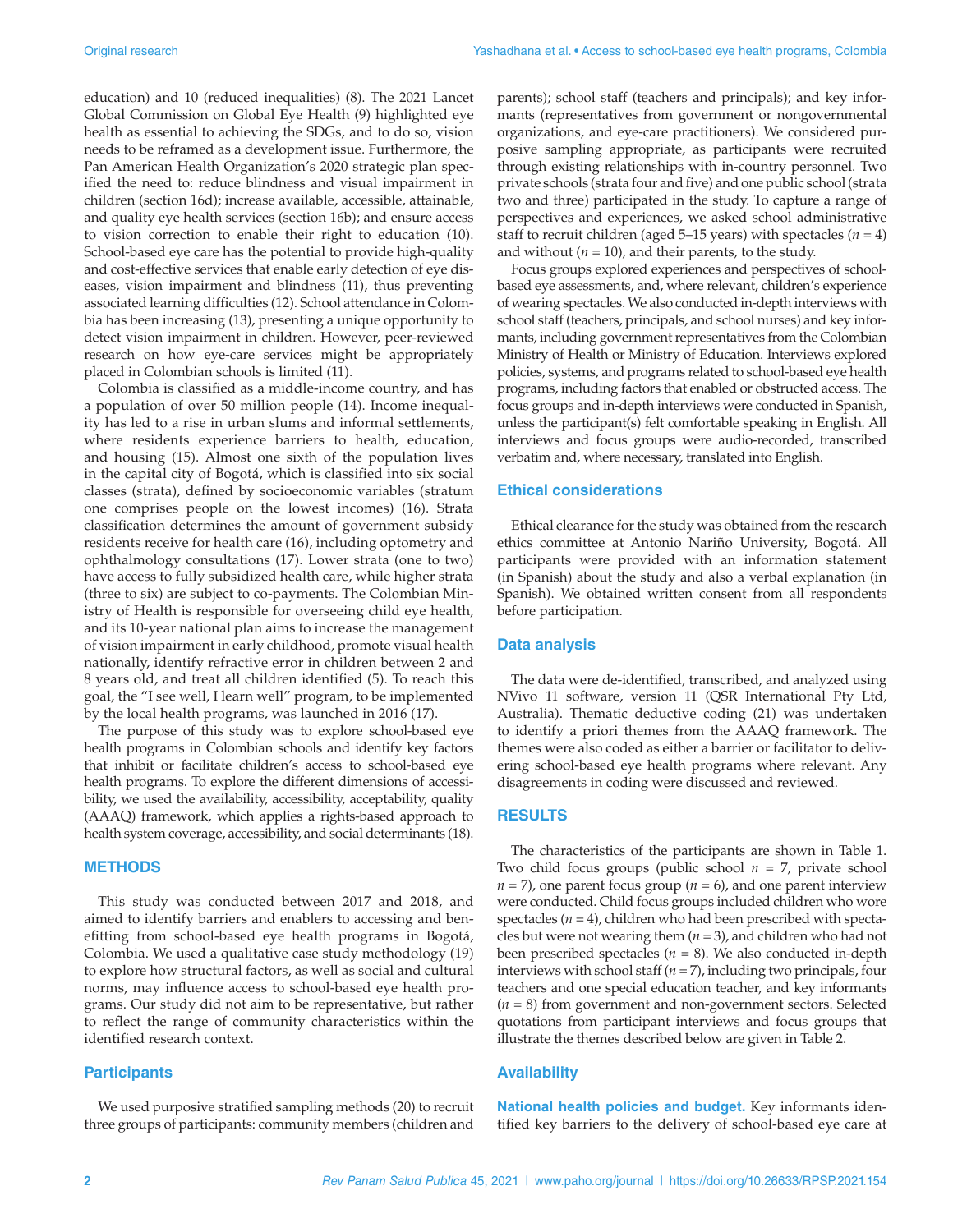#### **TABLE 1. Number of participants in the study of school-based eye programs, Bogotá, Colombia**

| Type of participant                         | Private school | <b>Public school</b> | <b>Total</b>   |  |
|---------------------------------------------|----------------|----------------------|----------------|--|
| Schoolchildren (5-15 years)                 |                |                      |                |  |
| Male                                        | 0              | 3                    | 3              |  |
| Female                                      | 7              | 4                    | 11             |  |
| Parents                                     |                |                      |                |  |
| Male                                        | 0              |                      |                |  |
| Female                                      | 6              | 0                    | 6              |  |
| School staff                                |                |                      |                |  |
| Principal                                   | 1              |                      | $\overline{2}$ |  |
| Teacher                                     | $\overline{2}$ | 3                    | 5              |  |
| School nurse                                |                | 0                    |                |  |
| Key informants                              |                |                      |                |  |
| Government representative                   | <b>NA</b>      | <b>NA</b>            | 4              |  |
| Nongovernmental organization representative | <b>NA</b>      | <b>NA</b>            | 3              |  |
| Eye-care practitioner                       | ΝA             | <b>NA</b>            |                |  |
| <b>Total</b>                                | 10             | 12                   | 37             |  |

NA, not applicable. *Source*: Prepared by the authors based on the analysis of the study data.

#### **TABLE 2. Themes related to school-based eye programs and quotations from study participants, Bogotá, Columbia**

| <b>AAAQ</b> theme<br><b>Subtheme</b>                      | <b>Selected quotations</b>                                                                                                                                                                                                                                                                                                                                                                                                                                                                                                                                                                                                                                 |
|-----------------------------------------------------------|------------------------------------------------------------------------------------------------------------------------------------------------------------------------------------------------------------------------------------------------------------------------------------------------------------------------------------------------------------------------------------------------------------------------------------------------------------------------------------------------------------------------------------------------------------------------------------------------------------------------------------------------------------|
| Availability                                              |                                                                                                                                                                                                                                                                                                                                                                                                                                                                                                                                                                                                                                                            |
| National health policies and budget                       | The Ministry of Health and the Ministry of Education, they are castles, the Ministry of Education don't want the Ministry of Health<br>coming in to do things. (NGO representative)<br>The education sector has more resources assigned from the national budget than the health sector, almost 50% more resources.<br>(Government representative)<br>A lot of lobbying [is required] though. Convincing the EPS is not very useful because they are convinced of saving money to gain                                                                                                                                                                     |
|                                                           | more. (NGO representative)<br>We haven't been able to establish the relationships between the ministries which could also mean there is no political will between<br>them. Existing cooperation has been achieved through informal relationships. (Government representative)                                                                                                                                                                                                                                                                                                                                                                              |
| Systems and resources to support<br>school-based eye care | The school gives the list to secretary of health, secretary of health meets with EPS [who] contacts the parent directly. It's happening<br>but [the system] still needs more regulation. Not all schools embrace this policy. (Government representative)<br>Teachers would do the screening and make a list that was then handed over to the health sector, and then the health sector did not<br>follow through. (Government representative)<br>We should do screenings, or even have an optometrist who comes to the school and teaches us how to detect signs and symptoms,<br>but I think it's mainly because of cost. (School nurse, private school) |
|                                                           | It is better when non-government institutes provide eye health services. This is a public school, most of the parents don't have the<br>economic capacity. The results aren't the same through the health system. Thanks to non-government organizations the barriers are<br>fading a little bit. (Parent, public school)                                                                                                                                                                                                                                                                                                                                  |
| <b>Acceptability</b>                                      |                                                                                                                                                                                                                                                                                                                                                                                                                                                                                                                                                                                                                                                            |
| Acceptance of teachers conducting<br>vision screening     | Absolutely not. (Parent/guardian, private school)<br>It needs to be done by a professional, zapatero a tus zapatos [stick to what you know]. (Parent/guardian, private school)<br>A professional spends 5 years of their life getting educated. The health service provision at the school is very basic, as far as the<br>school nurse goes. I don't even allow my child to receive medication, unless it's herbal tea, if there is the need. (Parent/quardian,<br>private school)<br>You would need a communication campaign to get parents on board, probably even the education minister on board. (NGO                                                |
|                                                           | representative)<br>Not at all reasonable. That would be the responsibility of the government to take care of. It is not for us to be in charge of. (Teacher,<br>public school)<br>It's difficult because as a teacher, because in health, especially for vision, it's difficult for us to give any advice on those matters.<br>(Teacher, public school)                                                                                                                                                                                                                                                                                                    |
| Stigma about wearing spectacles                           | Because not all the students are ready to use glasses. Some feel ugly if they use glasses. (Teacher, public school)<br>At first I was scared because I thought I was going to be bullied for wearing glasses. (Student, public school)                                                                                                                                                                                                                                                                                                                                                                                                                     |
| Distrust of health services                               | There are a lot of requirements and legal processes to be done in order to begin any school health campaigns. (Parent, private<br>school)<br>It is important to explain the screenings to the parents so they can trust and be comfortable with it. (Parent, private school)<br>There needs to be a proper explanation to the parents so they can understand what type of exam will be performed here at the<br>school in order to allow it. So we know that the child is not going to be touched [inappropriately]. (Parent, private school)                                                                                                              |

(*Continued*)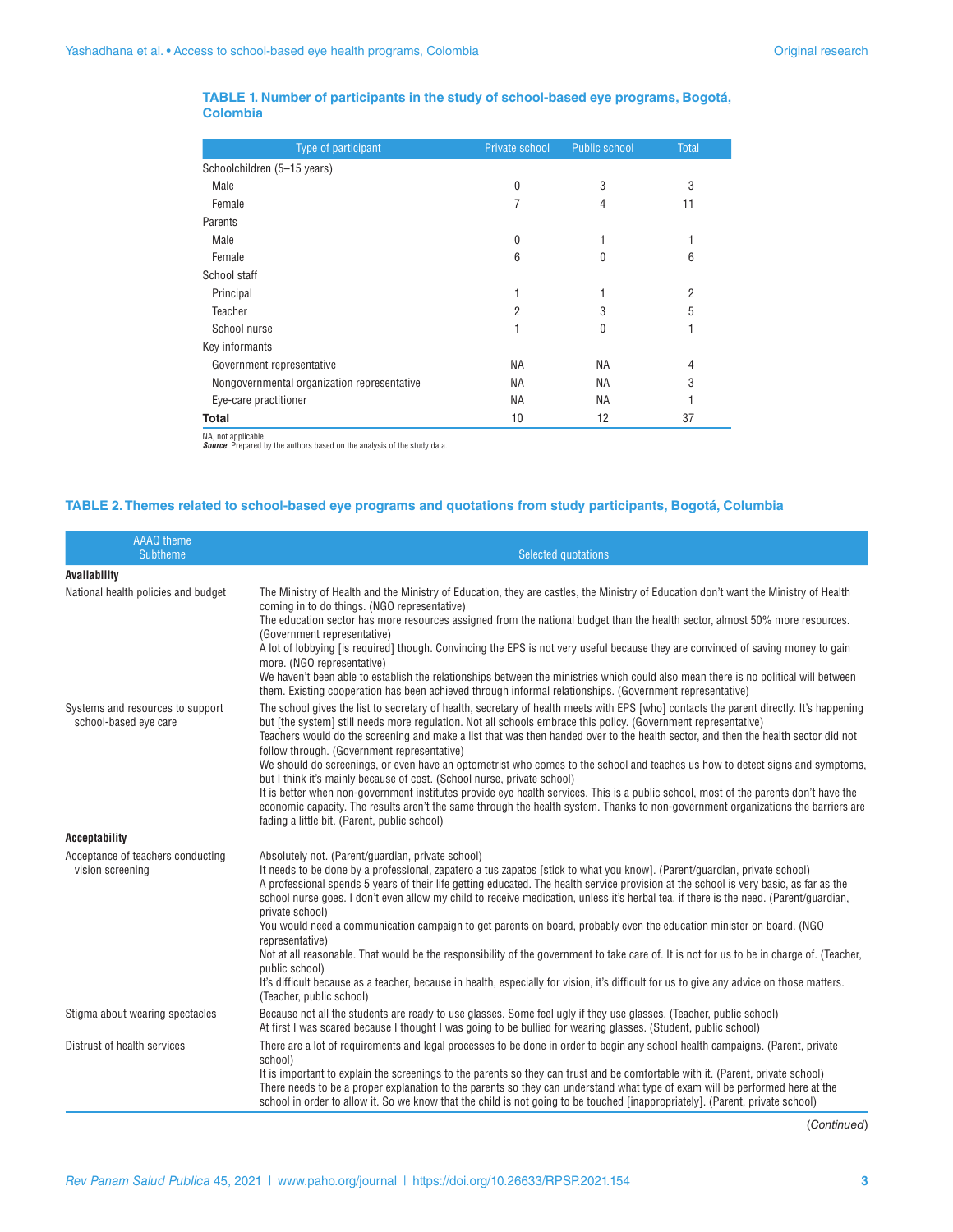#### **TABLE 2. Themes related to school-based eye programs and quotations from study participants, Bogotá, Columbia (***Continued***)**

| AAAQ theme<br><b>Subtheme</b> | Selected quotations                                                                                                                                                                                                                                                                                                                                                                                                                                                                                                                                                                                                                                                                                                                                                                                                                                 |
|-------------------------------|-----------------------------------------------------------------------------------------------------------------------------------------------------------------------------------------------------------------------------------------------------------------------------------------------------------------------------------------------------------------------------------------------------------------------------------------------------------------------------------------------------------------------------------------------------------------------------------------------------------------------------------------------------------------------------------------------------------------------------------------------------------------------------------------------------------------------------------------------------|
| <b>Accessibility</b>          |                                                                                                                                                                                                                                                                                                                                                                                                                                                                                                                                                                                                                                                                                                                                                                                                                                                     |
| Economic accessibility        | Of course cost is a barrier. If I am a worker, by law I have to contribute to the [health insurance] system and the waiting list for the<br>subsidized system is long. (Parent, private school)<br>Optical products are very expensive in Colombia. Glasses became a business so they are very expensive and even if the prescription<br>is low the price is high. (Parent, private school)<br>'My parents know it's important to see well, but there is no money to buy glasses for me. (Female student, Public school)<br>was also prescribed with glasses, but there is no money in my house to afford them. (Male student, public school)<br>Many people who live in strata one or two don't even receive the minimum wage. As they don't have a regular salary, their priorities<br>would certainly not be eye health. (Eye-care practitioner) |
| Information accessibility     | There's one more thing about parents. Some of them think glasses damage or worsen eyesight. They don't want their children using<br>glasses, because their eyes will get worse. (NGO representative)<br>Motivation from the parents and students, so they know how important eye health is. Giving information, statistics to the teacher<br>that students cannot learn if they can't read well enough. (Principal, private school)<br>We have studied a lot what the main barriers [to eye care] are, and we think it is awareness of how important glasses are or why<br>they are important. (NGO representative)                                                                                                                                                                                                                                 |
| Geographic accessibility      | All services are concentrated further north [of Bogotá]. Transport is difficult in Bogota because of the traffic, especially going to the<br>north. (Parent, public school)<br>When we ask parents why they don't take the kids to the EPS service, they say it's mainly because the places are very far or the<br>appointments are very far [from their homes]. (NGO representative)                                                                                                                                                                                                                                                                                                                                                                                                                                                               |
| Quality                       | Schools have had vision screening where promises were not fulfilled which has led them [schools] to distrust any similar initiatives.<br>These [the people who did the vision screening] are private optometrists or even salesmen who are not clinicians. (Eye-care<br>practitioner)<br>If you go private, you can't trust the qualifications. (Teacher, public school)                                                                                                                                                                                                                                                                                                                                                                                                                                                                            |

AAAQ, availability, accessibility, acceptability and quality; NGO, nongovernmental organization; EPS, entidades promotoras de salud (health insurance organizations).<br>*Source*: Prepared by the authors based on the analysis

the policy level. In Colombia, no explicit school health policy exists, and routine vision screening in schools is not provided, nor is there a budget to support it. Government representatives noted that since 2015, the Ministry of Health has been working to create comprehensive service pathways and evidence-based interventions to detect, treat, and rehabilitate vision conditions. However, policies and budgets on school health were a disputed topic between the health and education ministries.

Key informants described an institutional culture in which staff members of the health and education ministries were hesitant to become involved in projects outside their jurisdictions, even though school health was a cross-sectoral area. Reported budgetary issues for visual acuity screening at both ministry and school-system levels had affected the availability of school eye care programs. Representatives from the Ministry of Education confirmed that collaboration between the two ministries at the policy level had been problematic, which affected the sustainability of school eye health screening interventions in the past. A representative from a nongovernmental organization described that lobbying health insurance organizations (namely entidades promotoras de salud) in Colombia is required to ensure the provision and follow-up of school-based eye care. Eight participants stated that eye health was not prioritized by the government. The Ministry of Health's clinical practice guidelines for early detection of refractive error among children (22) recommends that teachers be trained to conduct vision screening in schools (p.42). However, an absence of policy structures that ensure public funds to deliver teacher training and school-based vision screening continue to prevent progress. Government representatives confirmed that school eye health interventions were largely focused on early childhood development, low vision, and inclusive education (through the Ministry of Education's National Institute for the Blind or Instituto Nacional para Ciegos) rather than mass screening for refractive error.

**Systems and resources.** Colombian schoolchildren have mandatory vision screening and proof of visual acuity at ages 4, 11, and 16 years, as a requirement for school entry. However, key informants and parents said that this was not enforced, particularly in public schools, which are unable to refuse children access to education. One government representative noted a strategy led by the health ministry called "I see well, I learn well" (Veo bien, aprendo bien). This strategy has three approaches to identifying children with vision problems: 1) nurses check visual acuity in schools; 2) optometry students check visual acuity in schools (in some regions only); or 3) teachers compile a list of children with possible vision problems. A government representative described the referral pathway for children identified with vision problems, yet highlighted that further regulation was still required. While the health insurance organizations follow up school referrals, the responsibility to bring children to these organizations for an eye examination lies with the parents. According to school staff, parents and children, eye care in schools, including visual acuity screening or eye health education, rarely occurred unless nongovernmental or private organizations were involved. A private school nurse said that she had not been trained to detect children with vision problems or conduct visual acuity screening. Resources to support school health in general in the public school system were even more limited. A public school parent described the importance of non-government assistance in the provision of school health, highlighting the inefficiency of the health system and poor regulation of school health.

#### **Acceptability**

**Acceptance of teachers conducting vision screening.** Discussing the possibility of training teachers to screen for visual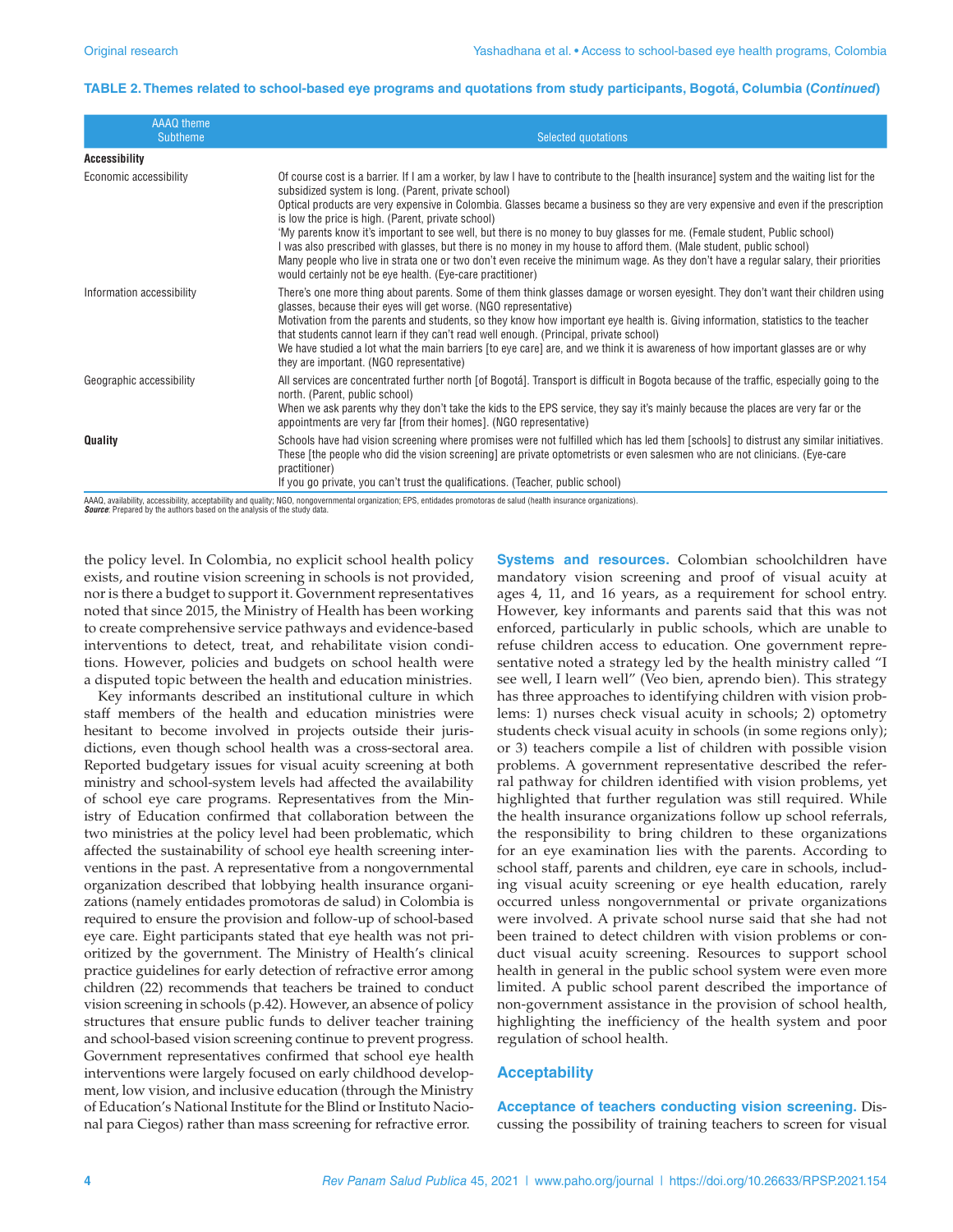acuity was divisive and revealed a clear concern of participants about adequate qualifications. Several respondents mentioned the phrase "zapatero a sus zapatos", meaning "stick to what you know", indicating a cultural belief that professionals should practise within their qualifications. When asked their thoughts about a teacher testing their children's visual acuity, parents said that they would not be comfortable. Participants reported previous government initiatives that trained teachers in vision screening and identified the Health to Schools program as a cost-effective approach to detecting children with vision impairment. However, both programs had been discontinued.

Representatives from nongovernmental organizations stated that, while teacher training is theoretically an effective approach to enabling eye care, high-quality training and approval of the national optometrists' association, and the health and education ministries is essential. Government representatives from the Ministry of Health considered the idea a cost-effective approach. Representatives from the education sector considered that training teachers in vision screening was outside the scope of their work. This perspective was echoed by teachers themselves.

**Stigma related to spectacles.** Representatives of the government and nongovernmental organizations reported that spectacle use among children can result in stigmatization and bullying. However, stigma associated with wearing spectacles was not commonly reported among the children who participated in this study. Where stigma was discussed, it was attributed to cosmetic factors whereby spectacles are considered unattractive, and subsequently linked to fear of bullying.

**Distrust of health services.** Negative perceptions of eye-care practitioners and health service providers were also identified. Distrust was linked to previous school eye-health interventions that had not delivered what they had promised and suspicion of commercial interests. Parents echoed this distrust, outlining that consent would have to be sought from them before conducting any eye health screenings or programs in school. Such views were linked to concerns for their child's safety.

#### **Accessibility**

**Economic accessibility.** The average cost of spectacles was reported by key informants to be 80 000 Colombian pesos (COP) (US\$ 21.23; 1 US\$ = 3768.03 COP). A representative from the Ministry of Health stated that under the subsidized health insurance plan, up to COP 70 000 of the total spectacle cost is covered by the government, leaving either a small or no co-payment. We asked participants how much Colombian parents with lower incomes (strata one and two) would be willing to pay for their children's spectacles, with key informants reporting a range of COP 10 000–40 000 and school staff reporting a range of COP 40 000–100 000. Representatives from the government and nongovernmental organizations considered subsidized spectacles were affordable. However, some middle-income parents (stratum four) with children at private school communicated that the cost of eye care was still a problem, citing barriers to accessing the subsidized system. Participants also recognized the difficulties that may be faced by parents and children in lower strata, or those working in the informal sector where basic economic needs are more pressing.

A few public-school children in this study had been prescribed spectacles, but their parents had not been able to afford them.

**Information accessibility.** Private-school children had much better eye-care knowledge than public-school children, particularly about the importance of wearing spectacles. School staff, parents, the eye-care practitioner, and representatives from the government and nongovernmental organizations all considered that parents, teachers, and the broader community require more access to information on the importance of child eye health and its link to education and development, as well as campaigns targeting misconceptions about spectacle use. Participants suggested that some parents were unlikely or less likely to perceive eye care as a priority without initiatives to raise awareness about eye health.

**Geographic accessibility.** Although this study focused on the accessibility of school-based eye health programs, access to specialist eye care is an essential component of comprehensive eye care. Participants noted that in Bogotá, distance of treatment centers from peoples' homes, lack of available transportation, and time away from work all contribute to people not accessing health or eye care. For individuals in lower strata, resources are limited, and vision does not rank high among other basic needs, such as food, education, or more pressing health issues.

#### **Quality**

**Qualification of eye-care practitioners.** Participants mentioned concerns about potentially unqualified eye-care practitioners from the private sector providing low-quality or inappropriate care to schoolchildren. This was linked to services that were seen as having a commercial interest.

#### **DISCUSSION**

Our study provides evidence of factors that might facilitate or inhibit the appropriate adoption of eye health programs in Colombian schools. A rights-based framework (18) allowed us to reveal a range of complex systemic, economic and cultural barriers to children's access to school-based eye health programs in Bogotá, extending beyond physical accessibility. Unlike low-income countries such as Nepal (23) and Sudan (24), where limited government budgets restrict the provision of government-funded school-based eye health programs, the problem in Colombia is related less to the availability of governmental funding, than to a lack of collaboration between the health and education ministries, as well as between health service providers and health insurance organizations. Previous studies point to the importance of cross-ministry and multisectoral support, working in conjunction with local authorities, hospitals, eye-care practitioners, nurses, teachers, and parents, and bolstered by a strong national policy, to ensure the success of school-based programs for eye care (25–27). Chile provides a good example of a school health program that includes eye health, which is run by the education ministry (9). As outlined, evidence of some cooperation between the Colombian ministries of health and education already exists in the requirement for children to undertake an eye check before starting a school year. However, issues on collaboration and accountability at the governance level continue to create barriers to improving child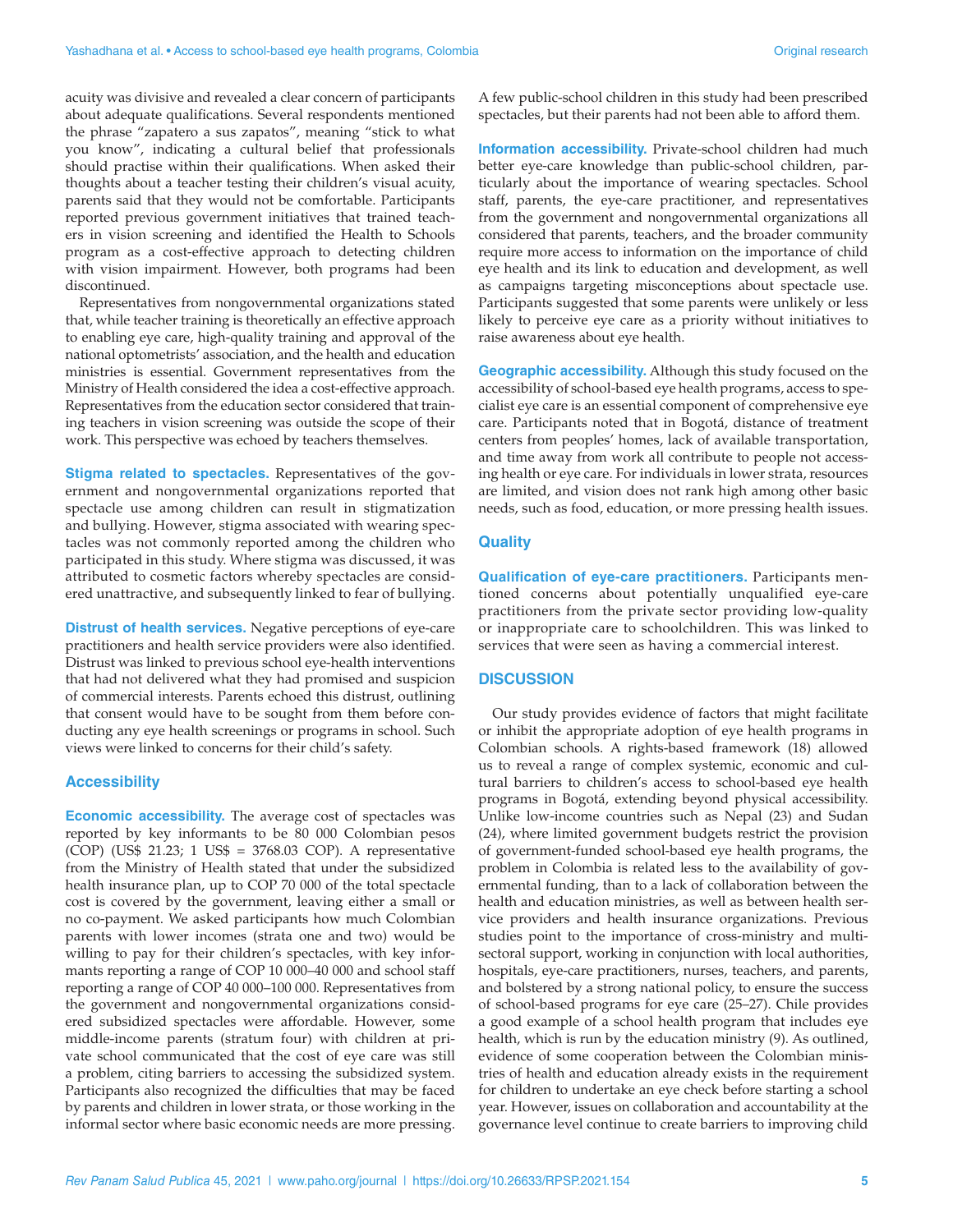eye health and education outcomes. The Lancet Global Commission on Global Eye Health (9) noted that governing through strong leadership and clear policy, regulation, and accountability is crucial for improved eye health. Furthermore, the recently updated *Strategic Plan of the Pan American Health Organization 2020–2025* reaffirmed the CD53/11 Plan of Action for the Prevention of Blindness and Visual Impairment, which identifies health authority governance of visual health as a strategic line of action, including the development, updating and monitoring of national eye health policies and plans (10). In Colombia, increased collaboration, for example, a memorandum of understanding between the government ministries, may enhance responsibility and maintain accountability.

In a socioeconomically diverse context such as Colombia, where marked differences exist between public and private schools and health systems, it is important to consider discrimination and systemic inequality to have a holistic understanding of accessibility. Our study identified barriers related to the availability of health care professionals in both public and private schools as one of many factors that impede school-based eye care. Despite this, school eye health care may yet be preferable, as this approach seeks to overcome financial barriers that parents, especially those in lower socioeconomic strata, reported as a key factor preventing their children from accessing eye care. This finding supports others that suggest routine vision screening within schools can overcome poor uptake of care outside of the education system (11).

Using teachers as vision screeners is recognized as a cost-effective solution to identifying vision impairment in schoolchildren (11). It is favored in resource-restricted settings such as India (28), Peru (25), and Thailand (26). While teacher screening may theoretically be an appropriate solution in Colombia, our findings show that this approach was met with considerable reluctance among parents and teachers. Evidence from Chile shows that the legitimization of the role of teachers in the delivery of primary eye care can be attributed to the fact that the Chilean school eye health program is managed by the education ministry (29), rather than the health ministry as in Colombia. This suggests that policy-based barriers described in our study may need to be addressed before progress in school eye health can be made. Teachers could also be considered for alternative roles such as eye-health promotion or encouraging compliance with wearing spectacles. However, there is limited evidence on the effectiveness of such interventions (30). School nurses may provide a culturally acceptable pathway to schoolbased vision screening in Colombia. However, as shown in our case study, socioeconomic differences across the Colombian school system may be a barrier, as school nurses may be unavailable in public schools serving children from low strata.

Alternatively, in-school interventions could focus on: the provision or training of visiting nurses or health care professionals; health promotion initiatives aimed at reducing negative perceptions of health services and spectacles; and raising awareness of the effect of vision impairment on education and future employment (11). This approach may help correct the common perception among parents that eye health is not a priority. Acknowledging that trust needs to be established with parents, it is important to separate commercial interests and government-led health screenings.

Particular focus is required for people in the lowest socioeconomic stratum where the prevalence of presenting with visual impairment is highest (31). Considering the minimum hourly wage in Colombia is COP 10 200 per hour (32), most respondents said that spectacles were unaffordable and engagement with the health services was difficult due to work commitments and distance. Low-cost spectacles for children are needed when parents have to prioritize more immediate expenses over eye health. This is because Colombia's subsidized health care plans do not always result in actual access to health care (33).

#### **Limitations**

This study was conducted in the city of Bogotá and does not adequately represent issues faced elsewhere in the country. Purposive sampling may have led to selection bias; however, as this was a case study, our aim was not to obtain a representative sample, and thus the perspectives of the participants should be viewed with caution. Our study would have benefited from exploring the perspectives of representatives of nongovernmental organizations who work with children with vision-related disabilities. However, this was not possible at the time of data collection. While we made efforts to include wealthy and poorer people, obtaining the opinions of those from lower strata was challenging as participants were not available to participate. Similarly, no participants were of indigenous South American or African descent; therefore, the findings of our study may not represent these minority groups. Finally, the majority of our parent participants were women, most likley because mothers have the primary responsibility for children's health, which may skew the data due to a lack of male respondents.

#### **Conclusion**

Our study explored the many factors (barriers and facilitators) that affect school-based eye health programs in Bogotá, Colombia, including availability, accessibility, acceptability, and quality. We found poor cultural acceptance of training teachers as vision screeners. This key finding can help inform future policies and planning in the broader region. Our study also showed the need for a robust school eye health plan, and interventions that: improve cooperation between health and education ministries; distinguish between commercial interests and health service provision; address the lack of human resources while respecting professional qualifications; and raise awareness of the importance of eye health and its link to educational success.

**Author contributions.** AB acquired the funding to conduct the study. AY, LL, AB, and LCL conceived the original design of the study. AY, NS, LCL, and LR collected, transcribed, translated, and analyzed the data. AY and NS prepared the original draft of the manuscript. All authors reviewed each iteration of the manuscript and approved the final version.

**Conflicts of interests.** None declared.

**Funding.** World Bank Group.

**Disclaimer.** The authors are solely responsible for the views expressed in the manuscript, which may not necessarily reflect the opinion or policy of the *Revista Panamericana de Salud Pública / Pan American Journal of Public Health* and/or those of the Pan American Health Organization.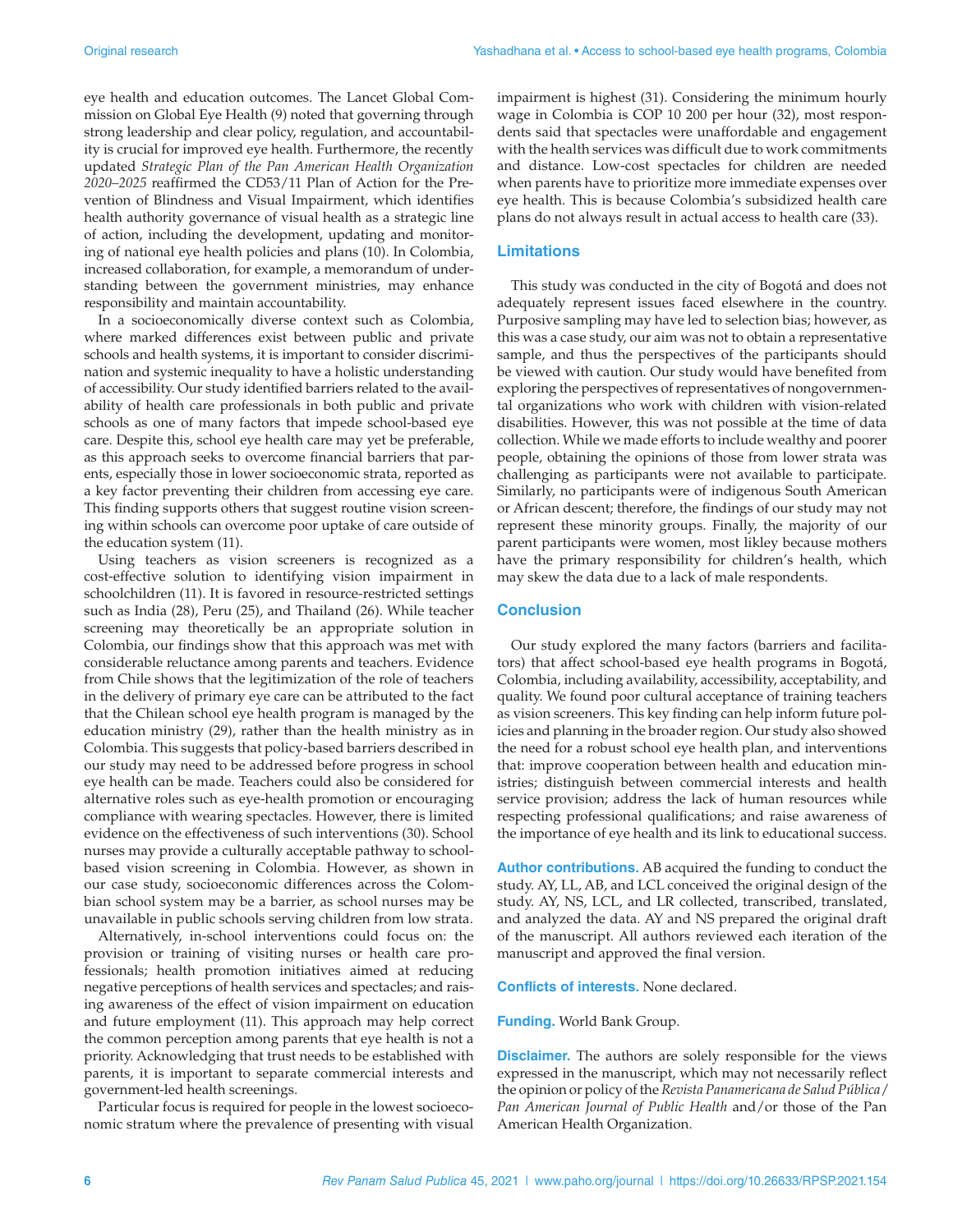#### **REFERENCES**

- 1. Resnikoff S, Pascolini D, Mariotti SP, Pokharel GP. Global magnitude of visual impairment caused by uncorrected refractive errors in 2004. Bull World Health Organ. 2008;86(1):63–70.
- 2. Hopkins S, Sampson GP, Hendicott PL, Wood JM. Vision problems and reduced reading outcomes in Queensland schoolchildren. Optom Vis Sci. 2017;94(3):345–52.
- 3. Ma X, Zhou Z, Yi H, Pang X, Shi Y, Chen Q, et al. Effect of providing free glasses on children's educational outcomes in China: cluster randomized controlled trial. BMJ. 2014;349:g5740.
- 4. Salomao SR, Cinoto RW, Berezovsky A, Mendieta L, Nakanami CR, Lipener C, et al. Prevalence and causes of visual impairment in low–middle income school children in São Paulo, Brazil. Invest Ophthalmol Vis Sci. 2008;49(10):4308–13.
- 5. Ministerio de Salud y Protección Social. Plan Decenal de Salud Pública PDSP, 2012–2021: La salud en Colombia la construyes tú [Ten-Year Public Health Plan PDSP 2012–2021: Health in Colombia is built by you]. Bogatá: Ministerio de Salud y Protección Social; 2012.
- 6. United Nations. International Covenant on Economic, Social and Cultural Rights. New York: UN; 1966. Available from: [https://](https://www.ohchr.org/Documents/ProfessionalInterest/cescr.pdf) [www.ohchr.org/Documents/ProfessionalInterest/cescr.pdf](https://www.ohchr.org/Documents/ProfessionalInterest/cescr.pdf)
- 7. United Nations. Convention on the Rights of the Child. New York; UN; 1989. Available from: [https://www.ohchr.org/en/profession](https://www.ohchr.org/en/professionalinterest/pages/crc.aspx)[alinterest/pages/crc.aspx](https://www.ohchr.org/en/professionalinterest/pages/crc.aspx)
- 8. United Nations Department of Economic and Social and Economic Affairs. Sustainable Development Goals 2015. New York: UN; 2015. Available from:<https://sustainabledevelopment.un.org/?menu=1300>
- 9. Burton MJ, Ramke J, Marques AP, Bourne RR, Congdon N, Jones I, et al. The Lancet Global Health Commission on Global Eye Health: vision beyond 2020. Lancet Glob Health. 2021;9(4):e489–e551.
- 10. Strategic Plan of the Pan American Health Organization 2020–2025: Equity at the heart of health. Washington, DC: Pan American Health Organization; 2020.
- 11. Burnett AM, Yashadhana A, Lee L, Serova N, Brain D, Naidoo K. Interventions to improve school-based eye-care services in low- and middle-income countries: a systematic review. Bull World Health Organ. 2018;96(10):682–94.
- 12. Gilbert C, Minto H, Morjaria P, Khan I. Standard guidelines for comprehensive school eye health programs. Chippenham: Sightsavers International, London: London School of Hygiene and Tropical Medicine, Sydney: Brien Holden Vision Institute; 2016.
- 13. Education Policy & Data Centre. Economic inequality and schooling in Colombia 2013. Washington, DC: Education Policy & Data Centre; 2013. Available from:<https://www.epdc.org/node/5836.htm>
- 14. World Bank country and lending groups [Internet]. Washington, DC: The World Bank Group; 2021 Available from: [https://datahelpdesk.worldbank.org/knowledgebase/](https://datahelpdesk.worldbank.org/knowledgebase/articles/906519-world-bank-country-and-lending-groups) [articles/906519-world-bank-country-and-lending-groups](https://datahelpdesk.worldbank.org/knowledgebase/articles/906519-world-bank-country-and-lending-groups)
- 15. Muñoz JH, Salas JCD. Análisis econométrico espacial de las localidades de Bogotá y municipios del borde urbano [Spatial econometric analysis of Bogotá and urban municipalities]. Criterios. 2016;9(2):129–57.
- 16. Bogliacino F, Jiménez Lozano L, Reyes D. Socioeconomic stratification and stereotyping: lab-in-the-field evidence from Colombia. Int Rev Econ. 2018;65(1):77–118.
- 17. Ministerio de Salud y Protección Social. Comunicacion en las Regiones [Internet]. Bogatá: Ministerio de Salud y Protección Social; 2019. Available from: [https://www.minsalud.gov.co/Regiones/](https://www.minsalud.gov.co/Regiones/Paginas/%E2%80%9CVeo-bien-aprendo-bien%E2%80%9D,-campa%C3%B1a-de-salud-visual-impulsada-por-minsalud.aspx) [Paginas/%E2%80%9CVeo-bien-aprendo-bien%E2%80%9D,-cam](https://www.minsalud.gov.co/Regiones/Paginas/%E2%80%9CVeo-bien-aprendo-bien%E2%80%9D,-campa%C3%B1a-de-salud-visual-impulsada-por-minsalud.aspx)[pa%C3%B1a-de-salud-visual-impulsada-por-minsalud.aspx](https://www.minsalud.gov.co/Regiones/Paginas/%E2%80%9CVeo-bien-aprendo-bien%E2%80%9D,-campa%C3%B1a-de-salud-visual-impulsada-por-minsalud.aspx)
- 18. Committee on Economic Social & Cultural Rights. General Comment No.14, the right to the highest attainable standard of health. New York: United Nations; 2000.
- 19. Yin RK. Case study methods. In: Cooper H, Camic PM, Long DL, Panter AT, Rindskopf D, Sher KJ, editors. APA handbook of research

methods in psychology, Vol. 2. Research designs: quantitative, qualitative, neuropsychological, and biological. Washington, DC: American Psychological Association; 2012.

- 20. Rubin HJ, Rubin IS. Qualitative interviewing: the art of hearing data. Thousands Oaks: Sage Publications Inc.; 2011.
- 21. Glaser BG, Strauss AL. The discovery of grounded theory: strategies for qualitative research. London: Routledge; 2009.
- 22. Guía de Práctica Clínica para la detección temprana, el diagnóstico, el tratamiento y el seguimiento de los defectos refractivos en menores de 18 años (Guía para Profesionales de la Salud. Guía No. 47) [Clinical practice guide for the early detection, diagnosis, treatment and follow-up of refractive defects in children under 18 years of age (Guide for health professionals. Guide no. 47)]. Bogata: Ministerio de Salud y Protección Social; 2016 Available from: [https://www.minsalud.gov.co/sites/rid/Lists/](https://www.minsalud.gov.co/sites/rid/Lists/BibliotecaDigital/RIDE/DE/CA/gpc-profesionales-defectos-refrectivos-menores-18anos.pdf) [BibliotecaDigital/RIDE/DE/CA/gpc-profesionales-defectos-re](https://www.minsalud.gov.co/sites/rid/Lists/BibliotecaDigital/RIDE/DE/CA/gpc-profesionales-defectos-refrectivos-menores-18anos.pdf)[frectivos-menores-18anos.pdf](https://www.minsalud.gov.co/sites/rid/Lists/BibliotecaDigital/RIDE/DE/CA/gpc-profesionales-defectos-refrectivos-menores-18anos.pdf)
- 23. Adhikari S, Shrestha U. Validation of performance of certified medical assistants in preschool vision screening examination. Nepal J Ophthalmol. 2011;3(2):128–33.
- 24. Alrasheed SH, Naidoo KS, Clarke-Farr PC. Childhood eye care services in South Darfur State of Sudan: learner and parent perspectives. Afr Vis Eye Health J. 2016;75(1).
- 25. Latorre-Arteaga S, Gil-Gonzalez D, Enciso O, Phelan A, Garcia-Munoz A, Kohler J. Reducing visual deficits caused by refractive errors in school and preschool children: results of a pilot school program in the Andean region of Apurimac, Peru. Glob Health Action. 2014;7:22656.
- 26. Teerawattananon K, Myint CY, Wongkittirux K, Teerawattananon Y, Chinkulkitnivat B, Orprayoon S, et al. Assessing the accuracy and feasibility of a refractive error screening program conducted by school teachers in pre-primary and primary schools in Thailand. PLoS ONE. 2014;9(6):e96684.
- 27. Alves Bezerra T, Tavares Aleixo A, de Freitas Macêdo Costa KN. Experience report from the partnership between health and education on the health at school program. J Nurs UFPE online. 2016;10(6):2262–6.
- 28. Priya A, Veena K, Thulasiraj R, Fredrick M, Venkatesh R, Sengupta S, et al. Vision screening by teachers in Southern Indian schools: testing a new "all class teacher" model. Ophthalmic Epidemiol. 2015;22(1):60–5.
- 29. Barria Von-Bischhoffshausen F, Munoz B, Riquelme A, Ormeno MJ, Silva JC. Spectacle-wear compliance in school children in Concepcion Chile. Ophthalmic Epidemiol. 2014;21(6):362–9.
- 30. Yi H, Zhang H, Ma X, Zhang L, Wang X, Jin L, et al. Impact of free glasses and a teacher incentive on children's use of eyeglasses: a cluster-randomized controlled trial. Am J Ophthalmol. 2015;160(5):889–96.e1.
- 31. Luque LC, Naidoo K, Chan VF, Silva JC, Naduvilath TJ, Peña F, et al. Prevalence of refractive error, presbyopia, and spectacle coverage in Bogota, Colombia: a rapid assessment of refractive error. Optom Vis Sci. 2019;96(8):579–86.
- 32. Organisation for Economic Cooperation and Development. Real minimum wages: Colombia [Internet]. Paris: OECD; 2019. Available from: <https://stats.oecd.org/Index.aspx?DataSetCode=RMW>
- 33. García J. Closing the gap between formal and material health care coverage in Colombia. Health Hum Rights. 2016;18(2):49–65.

Manuscript received on 20 April 2021. Revised version accepted for publication on 5 October 2021.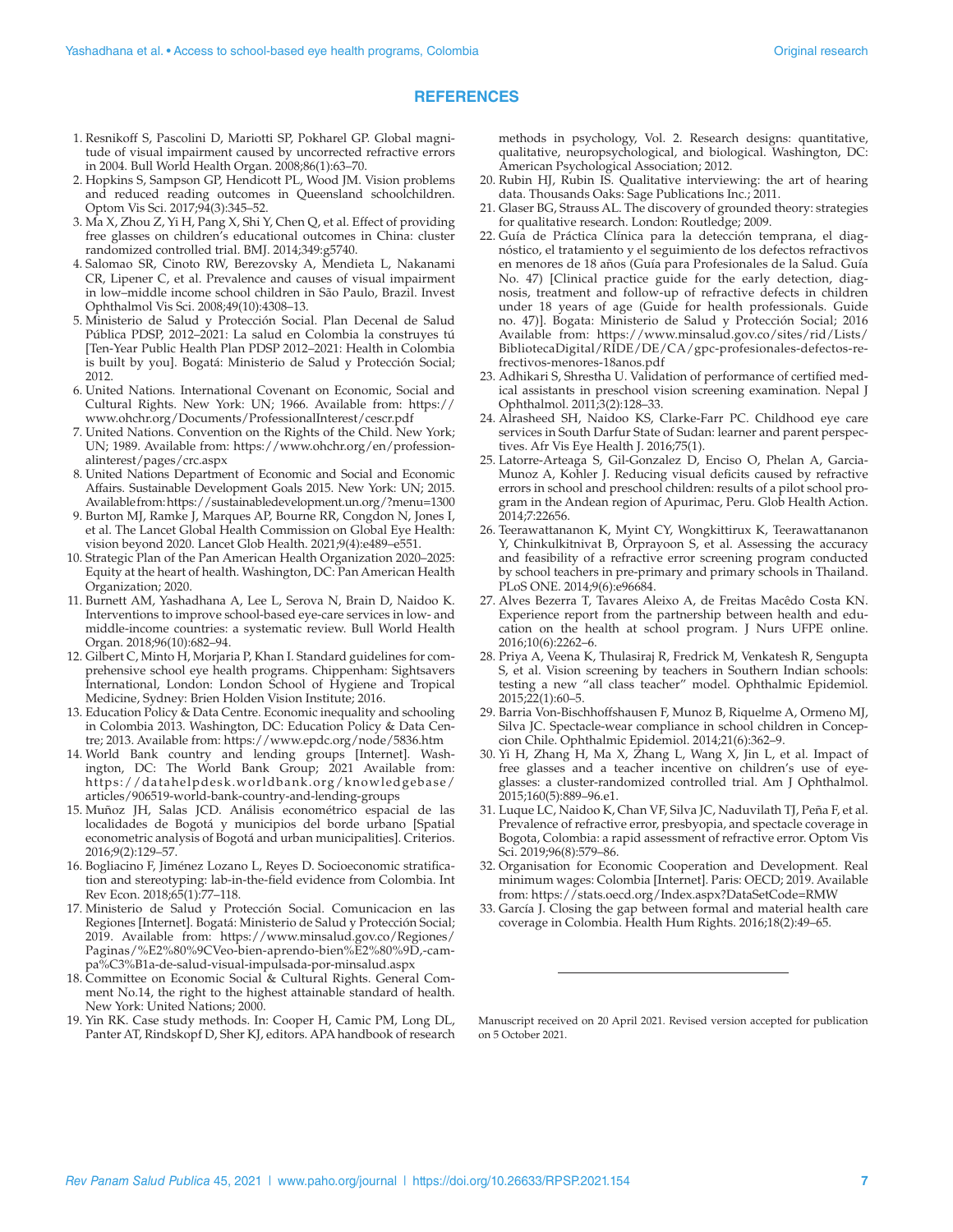## **Acceso a los programas de salud ocular en las escuelas: estudio cualitativo de casos en Bogotá, Colombia**

**RESUMEN Objetivo.** Determinar los obstáculos y los elementos facilitadores para acceder a los programas de salud ocular en las escuelas en Bogotá (Colombia).

**Métodos.** Se llevó a cabo un estudio cualitativo de casos que exploró cómo influyen los factores estructurales y las normas sociales y culturales en el acceso a la atención oftalmológica. Se realizaron entrevistas y grupos de opinión con una muestra intencionada de 37 participantes: interesados directos gubernamentales (*n* = 4), representantes de organizaciones no gubernamentales (*n* = 3) y un profesional de atención oftalmológica, así como docentes (*n* = 7), una enfermera escolar, padres (*n* = 7) y niños (*n* = 14) de escuelas privadas y públicas. Se analizaron los datos empleando temas determinados *a priori* sobre la disponibilidad, la accesibilidad, la aceptabilidad y el marco de calidad.

**Resultados.** Actualmente, no se proporciona un tamizaje sistemático de la visión en las escuelas, ni se dispone de presupuesto para respaldarlo. La falta de colaboración entre los ministerios de salud y de educación, y la falta de planificación a nivel nacional tuvo repercusiones sobre la prestación de atención oftalmológica en las escuelas. Entre los factores relacionados con la aceptabilidad de los programas de salud ocular en las escuelas se encuentran una escasa aceptación de la posibilidad de capacitar a los docentes para que examinen la visión; el estigma relacionado con el uso de anteojos y la desconfianza de los servicios de salud. Los padres y los niños en una situación socioeconómica desfavorable indicaron que el costo de las gafas y el acceso limitado a la información sobre la salud ocular eran obstáculos para obtener resultados positivos de salud ocular en los niños.

**Conclusiones.** Los resultados indican la necesidad de un plan nacional de salud ocular en las escuelas y una mejor cooperación entre los ministerios de salud y de educación. Se recomiendan intervenciones para mejorar la confianza en los servicios de salud, abordar la falta de recursos humanos al tiempo que se respetan las cualificaciones profesionales y concientizar sobre la importancia de la salud ocular.

**Palabras clave** Salud ocular; selección visual; instituciones académicas; equidad; Colombia.